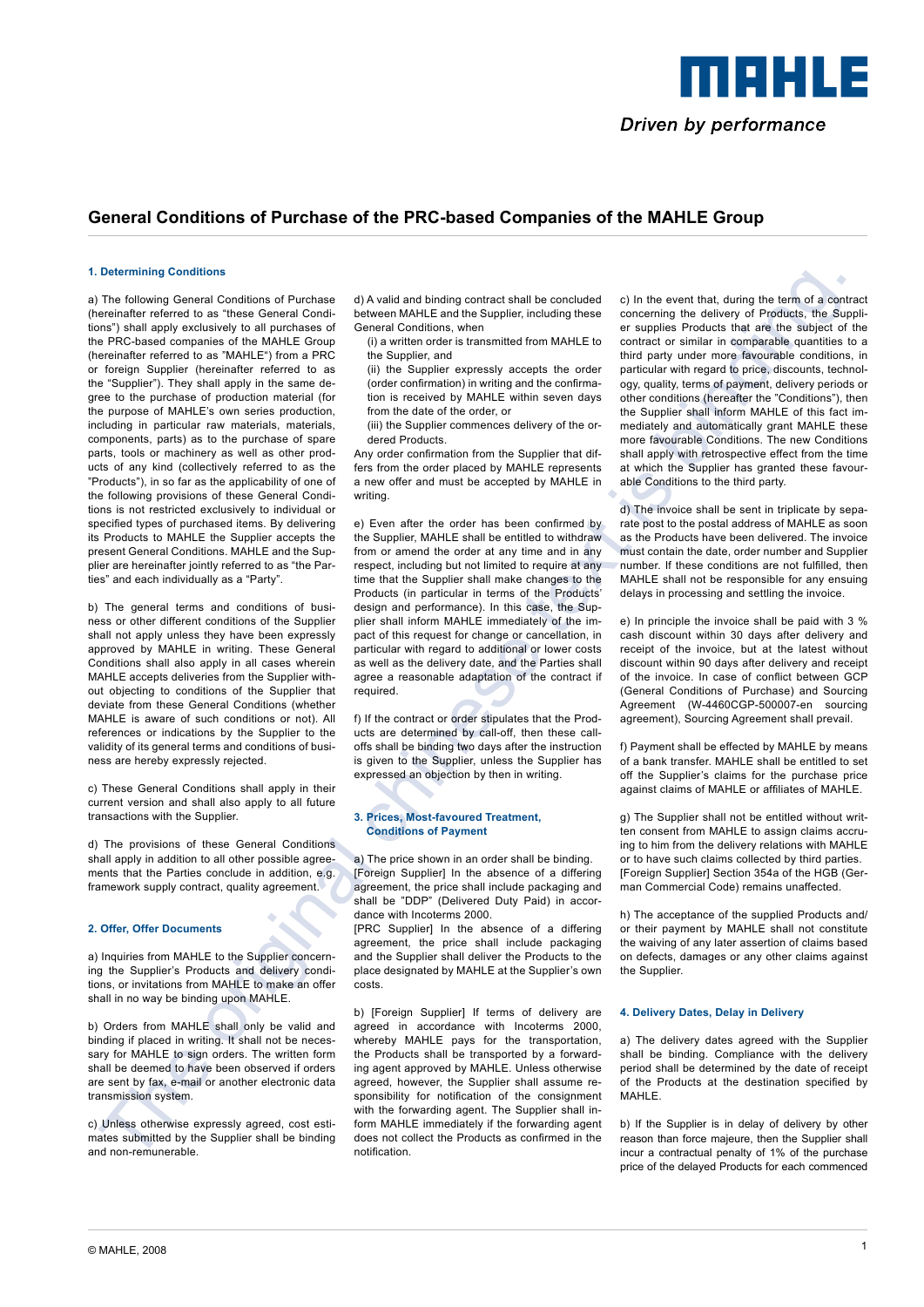Driven by performance

meers a

week of the delay in delivery, extending to a maximum, however, of 10% of the said purchase price. This shall not affect the right to assert claims for compensation. The Supplier must also reimburse inter alia the following costs: special travel costs (both from suppliers to MAHLE and from MAHLE to its customers), additional preproduction costs, additional costs caused by special shifts, loss of production costs, replacement/conversion costs, additional test costs and lost profit. Any contractual penalty due shall, however, be credited against any asserted claim for compensation.

c) MAHLE shall only accept premature deliveries after they have been agreed in writing. If the Supplier delivers the Products earlier than the agreed delivery date, MAHLE reserves the right to return the Products at the Supplier's cost and risk. If MAHLE does not return Products that are delivered early, then the Products shall be stored until the agreed delivery date at the Supplier's cost and risk. In the case of a premature delivery, MAHLE shall be entitled to use the agreed delivery date as the basis for calculating the date of payment.

d) Notwithstanding lit.  $a$ ) – b), if the Supplier realises that it is not possible to comply with a delivery date or quantity agreed with MAHLE, it must inform MAHLE immediately, stating the reasons, the anticipated duration of the delay and the effects it will have, together with suitable measures for averting them.

e) All special journeys the Supplier decides to make must be recorded, specifying the order details/information, the reason for the special journey and measures for correcting these reasons and sent to MAHLE's Logistics Department at the beginning of a calendar month for the preceding month. The Supplier shall initiate the corrective measures immediately.

- f) For each case of
	- deviation from delivery and packaging specifications,
	- premature delivery or
	- overdelivery

MAHLE shall be entitled to assert a claim for its additional expenses for logistics in the form of lump sum compensation amounting to 5000 RMB (notwithstanding the right to demonstrate greater damages in individual cases). The Supplier shall in each case be entitled to demonstrate that MAH-LE has incurred no damages or fewer damages than this lump sum.

# **5. Force majeure**

a) If either Party cannot perform its obligations stipulated in the contract due to reasons which are directly and exclusively attributable to force majeure, it shall notify the other Party in writing without undue delay of the occurrence of such an event and shall within 14 days thereafter provide a certificate of the existence of the circumstances constituting force majeure.

b) Force majeure shall mean any of the following events: earthquake, storm, flood, fire or other acts of nature, epidemic, war, riot, public disturbance, governmental actions or any other event beyond the control of the Parties, where its occurrence is not preventable and unavoidable. However, strikes shall not be deemed to be force majeure.

The action of the state of the state of the state of the state of the state of the state of the state of the state of the state of the state of the state of the state of the state of the state of the state of the state o c) If an event of force majeure occurs, neither Party shall be responsible for any damage, increased costs or losses which the other Party may sustain by reason of such failure or delay of performance. The Party claiming force majeure shall adopt measures to minimise or remove the effects of force majeure and within the shortest time possible attempt to resume the performance of obligations affected by the event of force majeure. If the consequences of such an event cannot be remedied within 3 months from the occurrence, the Party shall through consultations decide whether to modify or terminate the contract according to the effect of the event of force majeure on the performance of the contract.

# **6. Dispatch, Transfer of Risk**

a) [Foreign Supplier] The delivery (including the transfer of risk) shall comply with the trade terms (in particular Incoterms 2000) usual in the automobile industry and specified in the order and at the place of receipt/use or collection specified by MAHLE in the order. In the absence of such a provision, the delivery shall be made DDP (Incoterms 2000) to the place of receipt or use specified in the order. In this case the risk is transferred at the time of delivery to the agreed place of receipt/ use.

[PRC Supplier] The Supplier shall deliver the Products to the place designated by MAHLE at the Supplier's own costs. The risk shall be transferred upon delivery.

b) The Supplier shall undertake to enclose the relevant delivery notes with the deliveries. All contents in accordance with Standard VDA 4913 and in particular the order number of MAHLE and the Supplier number must be stated on the delivery notes. If these conditions are not fulfilled, then MAHLE shall not be responsible for any ensuing delays in processing.

# **7. Quality and Documentation**

a) The Supplier shall comply with the recognised technical regulations and any applicable safety regulations. In terms of the design and characteristic features of the delivery item, the Supplier shall comply with any drawings, samples or other specifications or documents received from MAHLE. Modifications to the delivery item or a previously approved production process or its relocation to another site shall require a prior and immediate written notification to MAHLE and the prior express consent of MAHLE in writing.

b) If the Supplier delivers production material to MAHLE, the following provisions shall also apply unless MAHLE has made a different written request in an individual case or has made a different agreement with the Supplier.

c) The Supplier shall maintain or develop a quality management system based on the latest valid version of ISO/TS 16949: 2002. Certificates from an accredited body or second-party certification and equivalent QM systems such as VDA Volume 6 Part 1, QS 9000 and ISO 9001 geared specifically towards the automobile industry may be recognised by MAHLE after prior inspection by MAHLE. The Supplier shall provide MAHLE with a copy of the latest certificate and shall send MAHLE a new certificate without being asked upon the expiry of the certificate's validity date. MAHLE shall be informed immediately if the certificate is revoked.

d) For each case of negligent non-compliance with a valid quality management system requirement in accordance with lit. c) the Supplier shall incur a contractual penalty of 5000 RMB.

e) Any initial sample shall be produced in compliance with the latest version of VDA Volume 2 "Quality Assurance of Deliveries" or PPAP (QS 9000). In addition to the initial sample inspection record, the Supplier shall enter all material data in the IMDS material database (International Material Data System, www.mdsystem.com); the approved and accepted IMDS entry for all relevant material data is a component and precondition of each successful initial sample approval.

f) Irrespective of successful initial sampling in accordance with lit. e), the Supplier shall continually check the quality of the delivery items. Moreover, the Parties to the contract shall each keep the other informed about the options for further quality improvement.

g) If the Supplier and MAHLE have not reached a firm agreement as to the nature and extent of the tests as well as the test equipment and methods, MAHLE shall be prepared, at the Supplier's request, to discuss the tests with the Supplier within the limits of its knowledge, experience and possibilities in order to establish the required state of the testing technology.

h) In the case of Products specifically identified in the technical documents or by means of a separate agreement, the Supplier shall regularly carry out quality tests of the Products and record in special drawings the date, method and entrusted person as well as the outcome of the required quality tests. The test documents shall be retained for 15 years and submitted to MAHLE as required. The Supplier shall impose the same obligations on third party suppliers to the extent as legally possible. By way of instruction, reference is made to the latest version of VDA Volume 1 "Production of Evidence".

i) In so far as any authorities or customers of MAHLE ask to inspect the production processes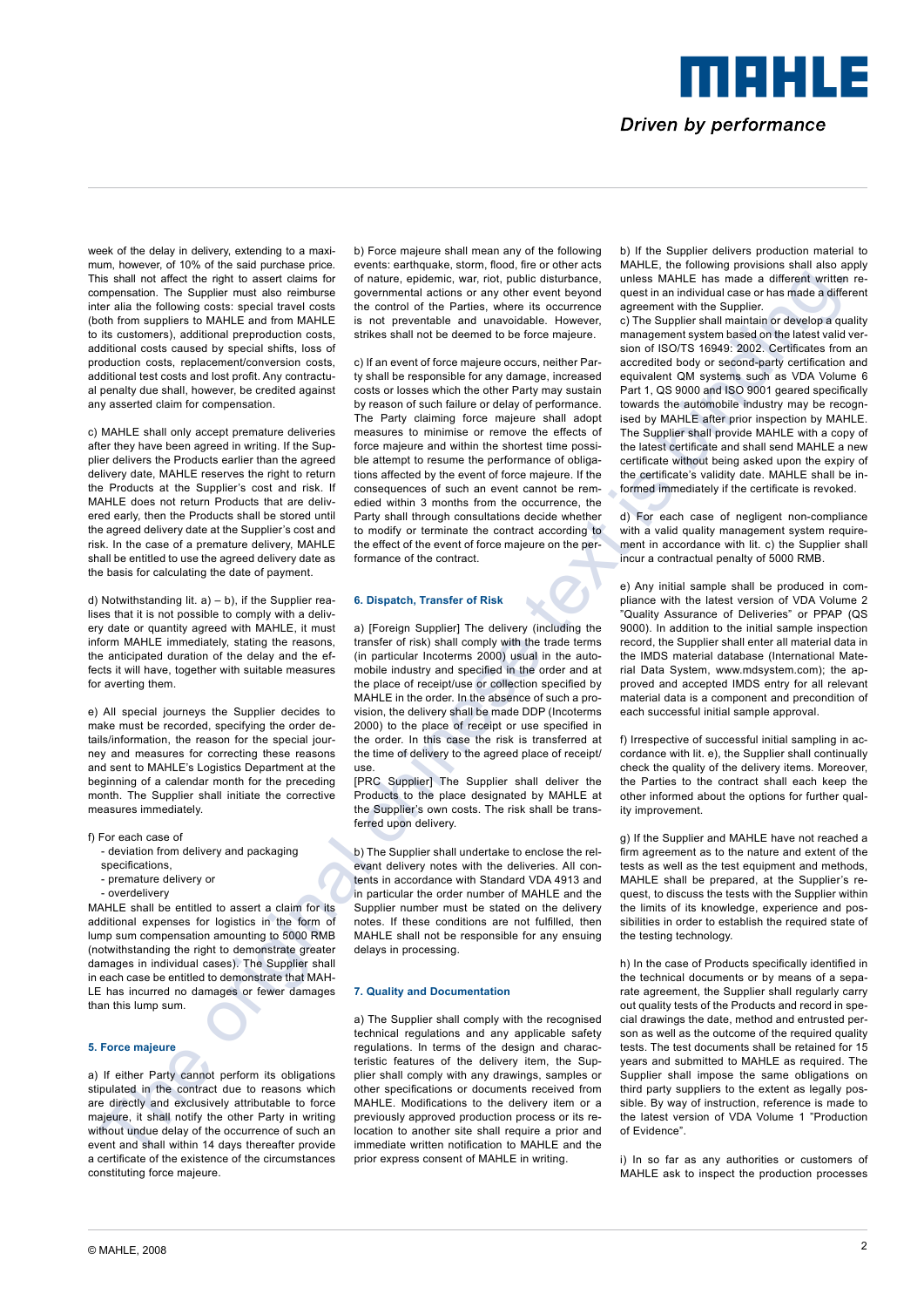MAHLE Driven by performance

and test documents of MAHLE in order to verify certain requirements, the Supplier shall be ready to grant them the same rights in its company and give all reasonable assistance, unless such assistance violates the Supplier's existing obligations on confidentiality towards a third party. The Supplier shall impose the same obligations on third party suppliers to the extent as legally possible.

i) Following a reasonable period of notice and during normal business hours, and at intervals MAH-LE deems necessary, MAHLE shall be entitled at any time to carry out reasonable inspections and quality audits of the premises in which the Supplier manufactures the Products.

MAHLE shall have the right to terminate the present contract with immediate effect by written notice to the Supplier if the Supplier fails to comply with the agreed quality standards for a period of three months.

k) The Supplier shall impose on its subcontractors the obligations contained in the above provisions of this Article 7.

# **8. Hazardous Substances and Preparations**

a) The Supplier shall fulfil the legal regulations of the countries on manufacture and distribution relating to goods, materials and procedures that are subject to special treatment, inter alia regarding their transportation, packaging, labelling, storage, handling, manufacture and disposal on account of laws, ordinances and other regulations or on account of their composition and their impact on the environment.

b) In this case, the Supplier shall provide MAHLE with the necessary papers and documents before the order is confirmed. In particular, all hazardous substances and water-endangering materials may be delivered only after presentation of an EC safety data sheet and after approval has been given by MAHLE. Should the requirements in accordance with lit. a) change during the delivery relations, the Supplier shall immediately forward to MAHLE the papers and documents relating to the changed requirements.

c) MAHLE shall be entitled to return hazardous substances and water-endangering materials that were supplied for test purposes to the Supplier free of charge.

d) The Supplier shall be liable to MAHLE for any damage arising as a result of negligent non-compliance with the existing legal regulations.

e) Solely for information purposes, and excluding any responsibility for their accuracy and completeness, MAHLE provides a "Prescription List/ List of Substances Subject to Declaration" on the MAHLE homepage (www.MAHLE.com).

f) The Supplier shall ensure that the requirements of the EU chemical legislation REACH (Regulation (EC) No. 1907/2006, Official Journal of the European Union dated 30.12.2006) – hereafter referred to as "REACH" – are complied with within the specified time, in particular pre-registration and registration. MAHLE shall not be obliged in any way to carry out the pre-registration or the registration. The Supplier is aware that the Products cannot be used if the requirements of REACH are not completely and properly complied with.

g) The Supplier must enter components (heavy metals) relevant to the EU directive on end-of-life vehicles (ELV - End of Life Vehicles) in the IMDS database at its own expense; they shall then be deemed declared.

h) On the basis of the EU directive on end-of-life vehicles, the Supplier shall undertake to ensure the following:

- Production and furnishing of a component-re lated concept for draining and unloading harmful sub-stances:
- Compliance with the labelling standards of VDA 260 for materials and components;
- Provision of a utilisation concept for selected supplied parts after agreement with MAHLE;
- Highest possible recycling rate and use of
- renewable raw materials after agreement with MAHLE.

i) In fulfilling its contractual obligations, the Supplier shall also comply with all legal and official regulations with regard to environmental protection.

j) The Supplier shall indemnify MAHLE in full against all consequences, in particular damages suffered by MAHLE and any claims of third parties against MAHLE, that result from the Supplier's failure to comply with the above provisions in lit.  $f$ ) - i.).

# **9. Packaging**

a) The Supplier shall comply with the requirements of the latest valid The Products are to be packed by the Supplier at its own costs in new strong wooden cases/cartons suitable for long distance transportation and well protected against dampness, moisture, shock, rust and rough handling. The Supplier shall be liable for any damage to the Products on account of improper packing and for any rust damage attributable to inadequate or improper protective measure taken by the Supplier and in such case any and all losses and/or expenses incurred in consequence thereof shall be borne by the Supplier.

b) The Supplier shall take back used, empty packaging free of charge. If this is not possible, the Supplier shall pay the corresponding, reasonable disposal costs incurred by MAHLE.

# **10. Material Defects and Recourse**

a) Unless otherwise stated in the following provisions, the legal regulations shall apply to deliveries of defective Products (in particular to production material).

b) MAHLE shall not be obliged to inspect incoming Products Upon discovery of defects during processing of the Products, MAHLE shall inform the Supplier of the occurrence of the defects without undue delay. The Supplier shall waive the defence of delayed complaint.

c) If defective Products are delivered, the Supplier shall first be given the opportunity to carry out remedial work, i.e. at MAHLE's discretion either to remedy the defect or supply a new item (replacement parts). In both cases the Supplier shall bear all costs resulting to the Supplier or MAHLE, e.g. transportation costs, travelling expenses, labour and material costs or costs for an incoming Products inspection over and beyond the normal scope. The same shall apply to any costs that may be incurred for removal and fitting. If the case of a subsequent delivery, the Supplier shall bear the cost of taking back the defective Products.

The thermal chinese text is a consent of the original chinese text is a consent of the original chinese text is a consent of the original chinese text is a consent of the original chinese text is a consent of the original d) If the remedial measures fail, or if such remedial measures would lead to an unreasonable burden on MAHLE, or if the Supplier does not immediately commences the remedial measures, then MAHLE shall be entitled to withdraw from the contract / order without setting any further time limit and to return the Products at the Supplier's risk and expense. In these and other, urgent cases, in particular to avert acute dangers or avoid more serious damage, if it is no longer possible to inform the Supplier of defects and give the Supplier even a short period in which to remedy them, MAHLE shall be entitled to remedy the defect itself or have them remedied by a third party at the Supplier's expense.

e) Unless otherwise specified below, claims based on defects shall be subject to a limitation period of 30 months from the date the Products are delivered to MAHLE. The legal regulations shall

apply to material defects in delivered items that are used according to their intended purpose for a construction or to defects of title. If replacement parts are supplied according to lit. c), the limitation period shall initially commence upon their delivery to MAHLE.

f) Any further claims, in particular for damages or in connection with warranties of the Supplier, shall not be affected.

g) For each case wherein MAHLE settles a warranty claim, the Supplier, if responsible for the defect, shall undertake to pay fixed lump-sum compensation of 50000 RMB (notwithstanding MAHLE's right to assert greater damages in individual cases). The Supplier shall in each case be entitled to demonstrate that MAHLE has incurred no damages or fewer damages.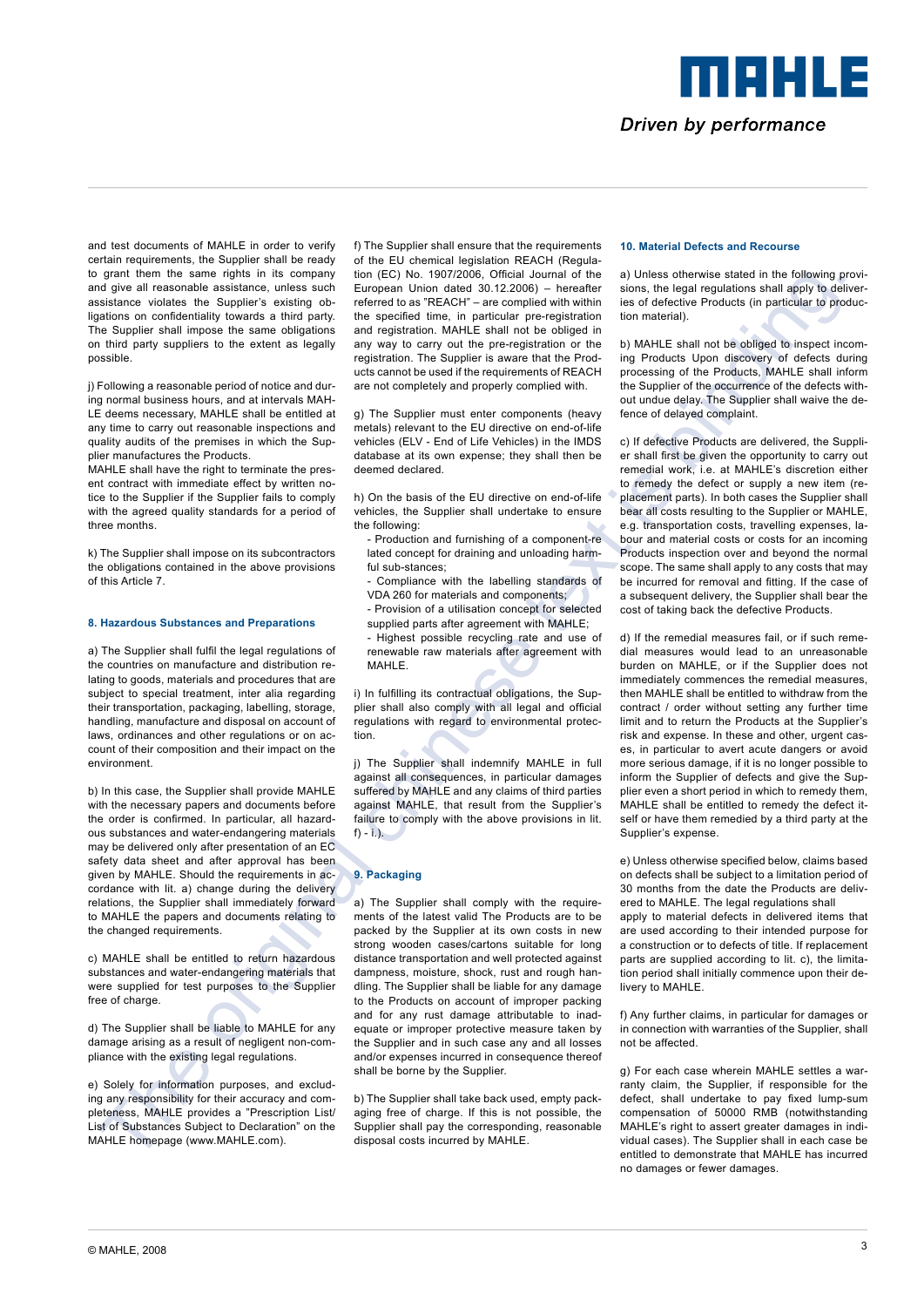Driven by performance

maale

h) If in its capacity as an automotive component Supplier MAHLE is obliged to offer one of its customers a longer or more extensive warranty for defects, if the Supplier delivers production material, the Supplier shall then also undertake to accept this regulation in future after first receiving written notification thereof.

i) If customers of MAHLE – usually automobile manufacturers – apply a reference market procedure or a similar procedure that is usual in the automobile industry for determining and settling warranty claims and assert claims against MAHLE for defects in products manufactured by MAHLE that result from defects in the Supplier's Products, this procedure shall also be applied to the delivery relations between the Supplier and MAHLE.

# **11. Product Liability and Recall**

a) If the Supplier has caused a product fault and/or (depending upon the basis upon which the claim is made) is responsible for the fault, the Supplier shall undertake to pay MAHLE compensation at first request or to indemnify MAHLE against any third parties' claims, providing the cause of the claim lies within the Supplier's control and organisation and the Supplier would itself be liable to a third party. Should such failure be attributable to the fault of both Parties, each Party shall be liable according to its respective degree of fault.

b) The obligations of the Supplier in accordance with lit. a) shall also include the payment of costs incurred by MAHLE for attorney's fees or otherwise incurred in connection with the defence of product liability claims. If MAHLE is subject to special regulations regarding the burden of proof in relations with the injured Party, these regulations shall also apply in relations between MAHLE and the Supplier providing the circumstances requiring proof do not fall within MAHLE's responsibility.

c) In product liability cases in accordance with lit. a), the Supplier shall provide MAHLE with all necessary information and every support which is reasonably necessary to defend claims.

d) In so far as a recall action or programme to give notice of ownership is necessary to comply with a law, ordinance, order or any other state requirement or as a safety measure to avoid personal injuries or death or in the case of other field or service actions, the costs, including labour, transportation and verifiability costs, etc., shall be shared on the basis of the respective degree of fault attributable to MAHLE and the Supplier.

MAHLE shall inform the Supplier - in so far as this is possible and reasonable - of the content and extent of the recall action or other field or service actions that are to be carried out and shall give the Supplier the opportunity to express its opinion. This shall not affect any other legal claims.

e) The Supplier shall undertake to take out and maintain sufficient business risk and product liability insurance to cover the risks of its business and of product liability, including the risk of recall. At the request of MAHLE the Supplier shall immediately provide documentary evidence of the conclusion of such an insurance contract. If the Supplier is not in a position to furnish evidence of the insurance policies within two weeks, MAHLE shall be entitled to conclude such insurance at the Supplier's expense.

#### **12. Industrial Property Rights**

a) Unless otherwise stipulated herein, without prior approval by the other Party, neither Party is allowed to use or utilize the other Party's patent right of invention, utility model, trademark right, patent right of design or industrial design, (including the relevant industrial property right applications), copyright, know-how and other intellectual property rights (hereinafter referred to as "Intellectual Property Rights").

b) With respect to the Intellectual Property Rights owned by MAHLE or licensed to MAHLE by third parties, MAHLE grants to the Supplier a non-exclusive and non-transferable, royalty-free license, without right to grant sub-licenses, to manufacture and deliver the Products to MAHLE within the scope of the contract. Any other use of the Intellectual Property Rights of MAHLE, including but not limited to the use for the delivery of Products or similar products to third parties, shall be excluded.

c) With respect to the Intellectual Property Rights owned by the Supplier or licensed to the Supplier by third parties at the time of conclusion of the Contract, the Supplier grants to MAHLE a non-exclusive and transferable, irrevocable, royalty-free license, including the right to grant sub-licenses, as it deemed necessary by MAHLE for the use of the Products.

d) The Supplier shall guarantee that through the purchase, ownership, offering, use, processing or further transfer of the Products neither MAHLE nor customers of MAHLE shall infringe any Industrial Property Rights in the Supplier's country of origin, as well as within the German Federal Republic, the European Union, the USA, Canada, Brazil, Argentina, Australia, the PRC, Korea, Thailand, Japan and India. If the Supplier infringes this obligation, then the Supplier shall indemnify MAHI F and its customers at MAHLE's first request against any third-party claims arising from such actual or alleged infringements of property rights and shall bear all costs and expenses incurred by MAHLE in this respect, in particular the cost of filing an action and of defence and the costs resulting from observance of a pos-sible order to refrain.

e) Lit. d) shall not apply if the delivery item was produced on the basis of drawings, models or other detailed information from MAHLE and the Supplier neither was nor needed to be aware that Industrial Property Rights of third parties were thereby infringed.

f) The Parties shall undertake to inform one another immediately of any infringement risks that become known and any cases of alleged infringement and to take reasonable action by common consent against infringement claims.

g) The period of limitation for claims set out in lit. d) - f) shall be 3 years from the conclusion of the relevant contract.

#### **13. Reservation of Title, Means of Production**

a) The Products shall become the property of MAHLE upon payment of their full purchase price. Any extended or more expansive reservation of title on the part of the Supplier to delivered Products is excluded.

The original continues of the formula chinese text is manner of the interaction and the original continues text is binding. The original continues of the original chinese text is a strong original continues of the origina b) All parts, raw materials, tools, materials or other devices or items provided by MAHLE or purchased by the Supplier at MAHLE's expense (and whose procurement costs have been reimbursed by MAHLE or are included in and paid for in full in the price payable for the Products) and that are associated with the manufacture of the Products or used for that purpose (hereinafter referred to as "Means of Production") shall remain or become the sole property of MAHLE (hereafter "MAHLE Property") as soon as MAHLE has paid the purchase price for the Means of Production. MAHLE shall also retain all rights to drafts, samples, drawings, data, models or other information and documents supplied by MAHLE (here-after "MAHLE Documents"). The Supplier shall expressly agree that MAHLE Property or MAHLE Documents shall not be used for the manufacture or construction of products for thirdparty customers without MAHLE's prior consent in writing.

c) The Supplier shall possess MAHLE Property and MAHLE Documents as a borrower and shall store them separately and apart from any property belonging to other persons and clearly labelled as MAHLE Property and MAHLE Documents to indicate that they are the property of MAHLE. MAHLE Property and MAHLE Documents shall not be removed from the Supplier's company premises without written instruction from MAHLE, except for the purpose of fulfilling the contract.

d) The Supplier shall undertake to insure MAHLE Property for its replacement value and at the Supplier's own expense at least against fire, water damage and theft and to maintain such insurance policies. On request, the Supplier shall provide MAHLE with documentary evidence of the existence of appropriate insurance policies. The Supplier shall carry out any necessary maintenance work at the usual intervals and at its own expense and shall notify MAHLE immediately of any damage or faults.

e) If MAHLE provides the Supplier with products raw materials or other material (hereinafter referred to as "Goods") so that the Supplier can manufacture Products, MAHLE reserves title to such Goods. The treatment and processing, modification or installation or reshaping of such Goods by the Supplier shall be carried out in the name of MAHLE. If the reserved Goods are processed together with other items that are not the property of MAHLE, MAHLE shall acquire joint ownership of the new Product in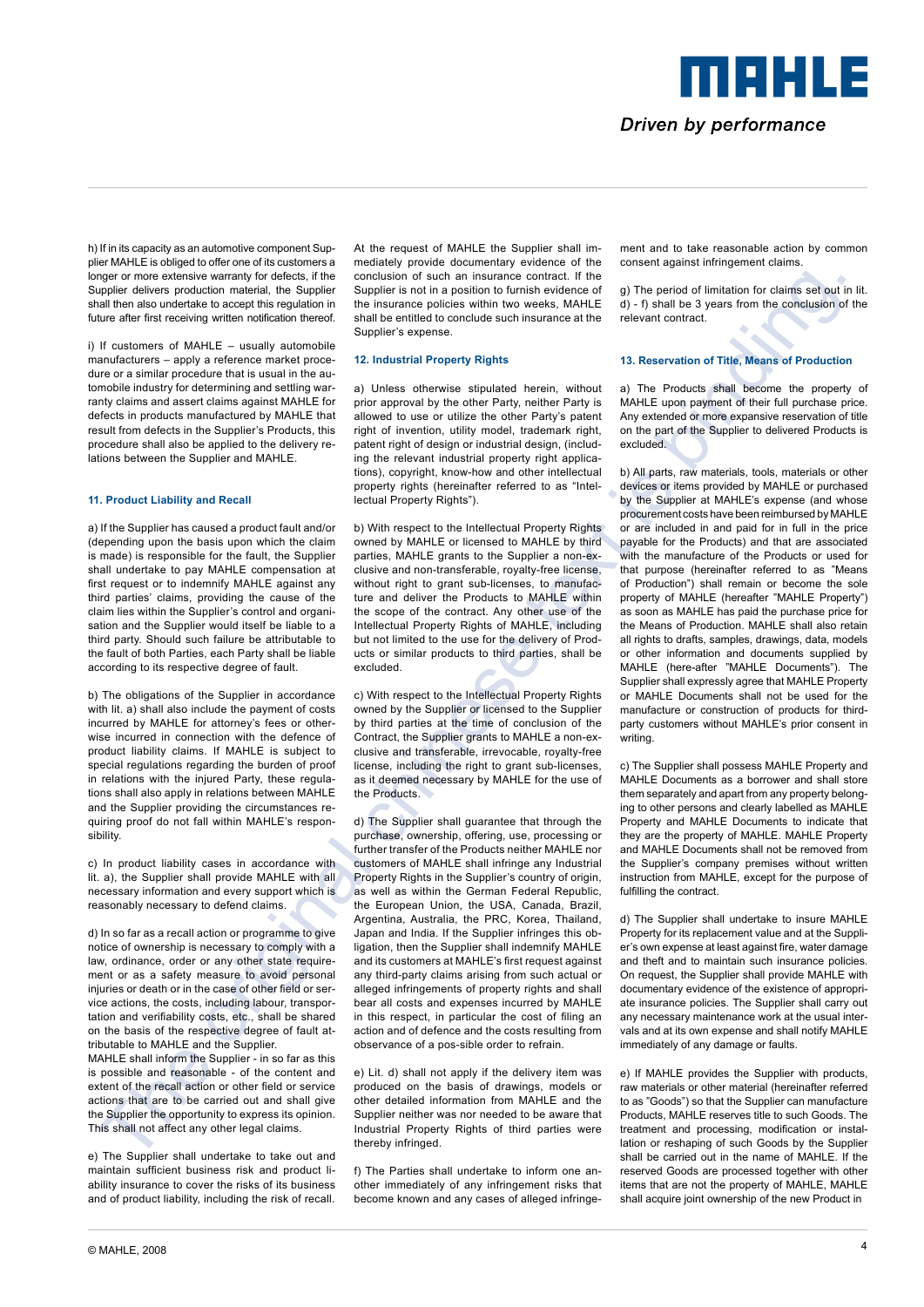# merus

# Driven by performance

proportion to the value of MAHLE's Goods (purchase price plus VAT) to the other processed items at the time of production.

f) If the Goods provided by MAHLE are inseparably combined or mixed with other items that are not the property of MAHLE, MAHLE shall acquire joint ownership to the new Product in proportion to the value of its reserved Goods (purchase price plus VAT) to the other combined or mixed items at the time of combination or mixing.

If the combination or mixing is carried out in such a way that the Supplier's items may be considered the main item, it shall be agreed that the Supplier shall assign proportional joint ownership to MAHLE; the Supplier shall store and hold in safe custody the sole property of MAHLE or the joint ownership of MAHLE in the name of MAHLE.

# **14. Confidentiality**

a) The Supplier shall undertake to treat in confidence all confidential information obtained directly or indirectly from the other Party to the contract. Orders and all associated commercial and technical details are also to be treated as confidential information. In particular, all received illustrations, drawings, calculations, quality guidelines, samples and similar items are to be treated as confidential. The copying and forwarding of confidential information is only permissible within the context of operational requirements. Confidential information may only be disclosed to a third party with MAHLE's prior written consent.

b) The above obligations shall not apply to such confidential information as the Supplier can provewas already generally accessible at the time of notification or was generally accessible thereafter through no fault of the Supplier;

- was already in the Supplier's possession prior to the receipt from MAHLE;

- was made accessible to the Supplier by a third party without any obligation as to confidentiality and non-usage, provided that this third party has not obtained the information directly or indirectly from the Supplier;

was to be furnished to the authorities on the basis of legal regulations.

c) The Supplier shall undertake to impose the same obligations to maintain secrecy on subcontractors. Confidential information made known to the Supplier by MAHLE shall be used exclusively for the intended purpose.

d) The obligation to maintain secrecy shall continue to apply for a period of three years after the delivery relations have ended. At the end of the delivery relations, the Supplier shall undertake to return to MAHLE all received confidential information if it is embodied or stored on electronic storage media. At MAHLE's request, the Supplier shall confirm to MAHLE in writing that it has fulfilled the obligation arising from the preceding two sentences.

If the Supplier carries out development work for production material or Means of Production (in particular tools) on MAHLE's behalf whose costs are reimbursed by MAHLE either separately and/ or by means of the price paid for the Products (order development), the following shall apply:

**15. Order Development**

a) The Supplier shall reach a development conclusion that is free from the Industrial Property Rights of any third party; Article 12 lit. d) - g) shall apply accordingly.

b) The proprietorship of all development results (including all discoveries, know-how, experiment and development reports, suggestions, ideas, drafts, designs, recommendations, samples, models, etc.) achieved by the Supplier in the context of the cooperation (hereafter "Work Results") shall fall to MAHLE as it arises.

c) If the Work Results are protectable, MAHLE shall, in particular, be entitled at its discretion to apply for Industrial Property Rights in any country in its own name, to execute them further and also to abandon them at any time.

d) The Supplier shall make to MAHLE unrestricted use of protectable discoveries made by its employees in executing the contract by means of a declaration against the inventor; the right to the discovery is to be assigned to MAHLE immediately.

The Marinese Constitution of the state is a state of the state of the state of the state of the state of the state of the state of the state of the state of the state of the state of the state of the state of the state of e) If the Work Results are protected by copyrights of the Supplier, the Supplier shall grant MAHLE, as well as affiliated companies of MAHLE, the exclusive, non-remunerable, irrevocable, sublicenceable, transferable right, unlimited in terms of time, place and content to use and exploit such Work Results as desired, in any manner and free of charge. If Work Results are in the form of software, the rights of use and utilisation shall not be restricted to the object code. MAHLE shall in particular be entitled to claim the source code and documentation to be handed over. MAHLE may demand the hand-over at any time, even during the implementation of the development project.

f) The Supplier (as well as companies affiliated with it) is and shall remain the owner of discoveries made before the start of the cooperation as well as Industrial Property Rights applied for or granted for them, as well as any copyrights, design rights and know-how existing before the start of the cooperation (hereafter "Existing Property Rights")

g) If Existing Property Rights are necessary for the utilisation or further development of development results, MAHLE shall be granted their non-remunerable, non-exclusive, sublicenseable, transferable and irrevocable right of utilisation unlimited in terms of time and place.

h) If, in the context of the services the Supplier is required to perform, the Supplier commissions subcontractors, the Supplier shall undertake to

ensure by means of suitable contractual agreements that MAHLE is granted the property and utilisation rights accorded by the regulation expressed in this Article 15.

# **16. Provision of Spare Parts**

The Supplier shall undertake to guarantee the provision of spare parts for the stipulated lifetime of the end products for which the Products are to be used at serial production price. The minimum period shall be 15 years after the end of the series production of the Products. Within a reasonable time before the expiry of the minimum period, the Supplier shall grant MAHLE the option to place a concluding order for the all-time requirement.

# **17. Termination of Orders/Contracts**

a) If one Party to the contract stops payments or an application is made to open insolvency proceedings against the Party's assets, the other Party shall be entitled to withdraw from the contract with regard to of the unfulfilled parts of the contract.

b) In the case of long-term contracts concerning the delivery of Products or Goods the provisions in lit.  $c$ ) – e) shall apply with regard to their validity period and termination.

c) MAHLE shall be entitled to terminate such contracts in writing with a notice period of 6 months and the Supplier with a notice period of 9 months.

d) In cases where the customer of MAHLE cancels or amends its order extraordinarily or without cause, MAHLE shall be entitled, notwithstanding its right to terminate the contract in accordance with Article 16 c), to agree another arrangement with the Supplier that takes account of these circumstances.

Unless otherwise agreed, the following responsibilities shall then apply:

- The quantity determined for the month following the order (month 1) shall be deemed bindingly authorised.
- The quantity ordered for the next month (month 2) shall entitle the Supplier to procure feedstock. If this quantity is later not taken by MAHLE, the Supplier shall be entitled to invoice MAHLE for the feedstock, whereby MAHLE may demand delivery of the feedstock.

Quantities manufactured in excess of this and procured materials shall be exclusively at the Supplier's risk and to the Supplier's account.

e) Each Party shall have the right to terminate a contract for good cause at any time without notice. The following cases in particular represent good cause:

(i) Cessation of payment on the part of one Party, the opening of insolvency proceedings against the assets of one Party or its rejection